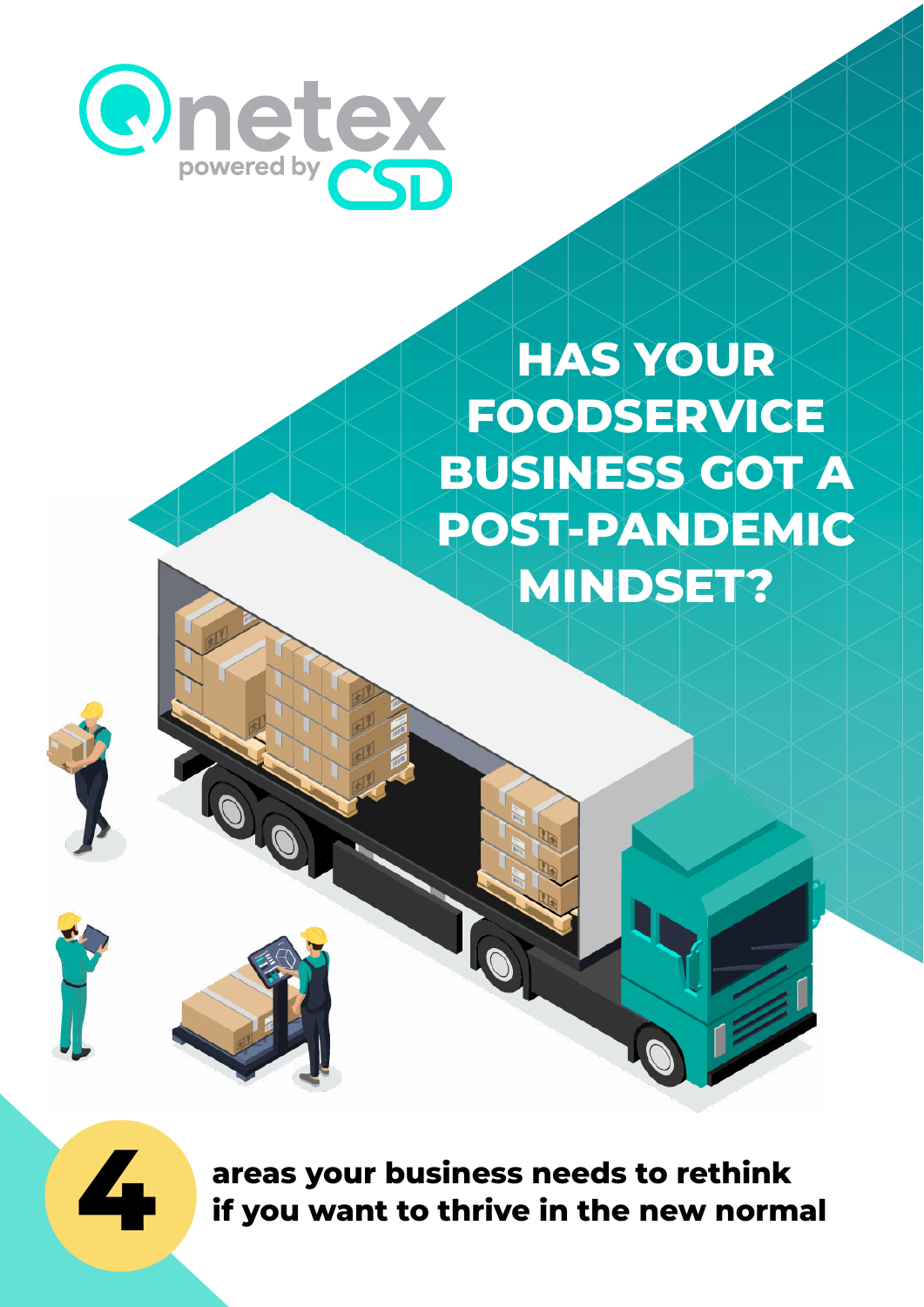

**BACK TO BUSINESS AS USUAL?**

**As we slowly find our way out of the COVID-19 pandemic – and leave behind the lockdowns that characterised it – we're finally beginning to see an end to some of the most urgent challenges facing the foodservice industry.**

There are fewer social distancing requirements interrupting our processes, the stresses on food supply chains are being relieved, bottlenecks in transport and logistics are easing, and at least some familiar patterns in people's shopping and eating habits are reappearing.

But that doesn't mean we're back to business as usual. While some areas of life have returned to what they were, many have changed for good – like the huge rise in remote working, significant changes to international travel, and the explosion of to-your-door hospitality options.

These things have dramatically altered the context many of your customers are working in, meaning their businesses will be operating very differently in the future. So you'll need to think differently too if you want to keep on serving and supporting them effectively.

Now there's no question that technology has a key part to play in helping companies like yours to meet those new challenges. But over our 30+ years of creating software for foodservice businesses we've seen firsthand that technology can only take you so far – ultimately it's the mindset that drives how you use it that really determines success. So the recommendations we've shared don't require you to buy into something new – they're designed to help you change the way your business thinks and operates from the inside out. We don't want any businesses to be left behind as we navigate what's likely to be one of the biggest industry revolutions of our time.

We hope you find our insights helpful.

**The Qnetex leadership team** (L-R: Helen, Paul, Peter and Ian)

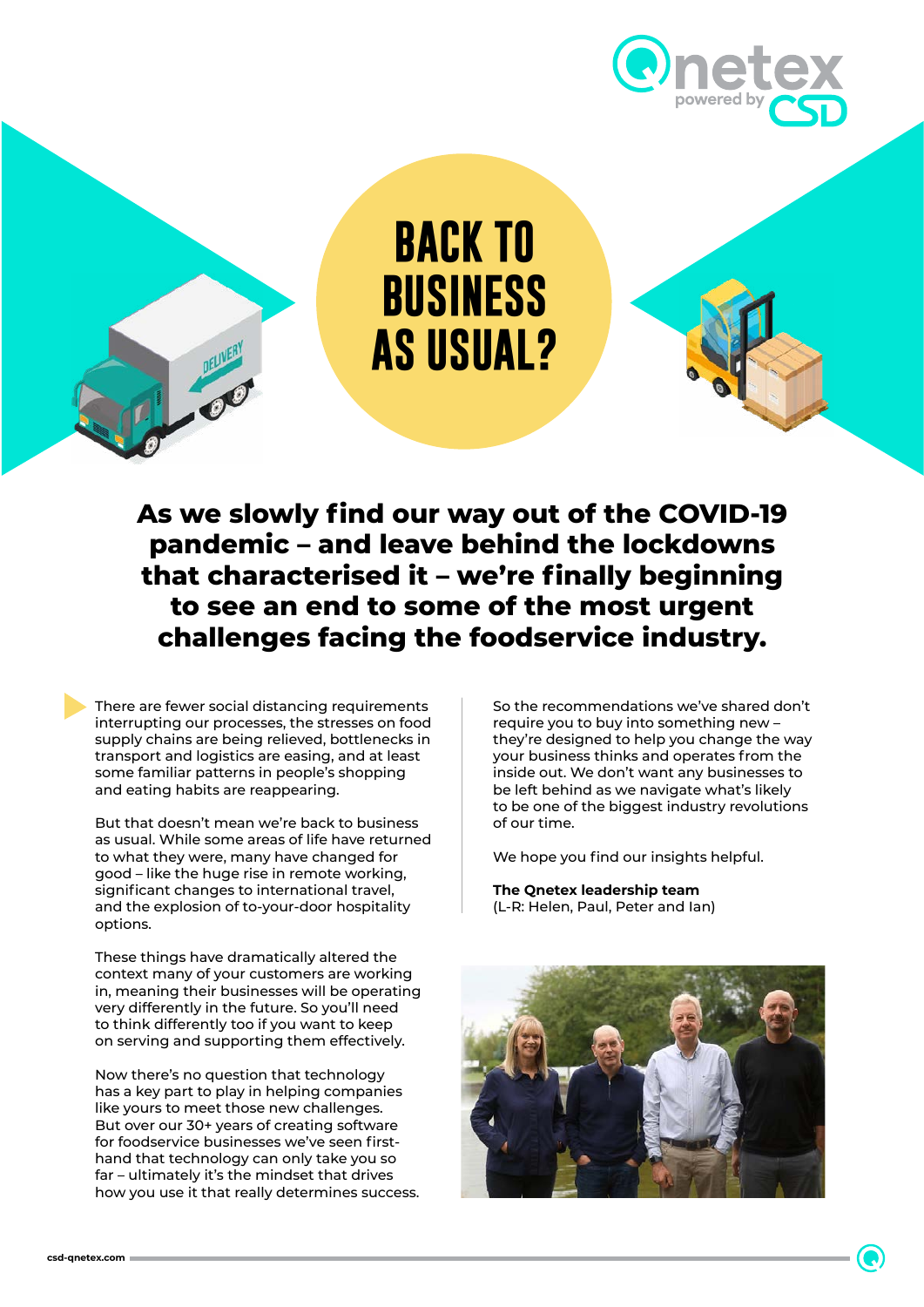#### **MINDSET CHANGE 1**

### **MANAGING YOUR INVENTORY**

**It's hardly news that inventory management in foodservice can be tricky, given the limited shelf-life of the products. But we've certainly seen it become even more of a challenge over the last 18 months, with the repeated closing and re-opening of hospitality venues making it almost impossible to predict demand.**

This disruption highlighted that one of the biggest challenges for inventory management is that companies struggle to get a clear overall picture of their stock situation. With purchasing and warehousing teams often working in quite siloed ways, using different systems to manage and report on their data, there's no single view of the truth. This makes it very hard to get meaningful insights into the efficiency of your warehouse.

While we're beginning to see more consistency in demand now, things haven't settled back into pre-pandemic patterns – new trends have emerged. People aren't eating out as much, both because so many household incomes have taken a hit and because of the rise in working from home. And even when they do eat at restaurants and pubs, take away meals are still proving much more popular than they were before COVID-19.

This leaves us stuck with a dilemma. It means that getting customers fresh food exactly when they need it, avoiding expiries and wastage, is even more important now than ever before. Yet the pandemic has clearly exposed the fact that the old ways of managing inventory aren't able to help us meet those goals.





#### **So how can we rethink?**

### **BE READY TO SHAKE UP YOUR WAREHOUSE LAYOUT**

A full redesign is a big commitment, we know that. But how you store your stock is one of the biggest influences on how quickly – and accurately – orders can be fulfilled.

So ask yourself, is your warehouse set up to help staff pick quickly and efficiently? Do you have a robust process for recording best-before dates? Is your short-dated stock easiest to reach? Is your labelling up to scratch? Do your goods get regularly rotated to maximise shelf life?

Even if a full-scale redesign isn't needed, chances are there are at least a few simple changes that would immediately make your picking processes smoother and shorter. And don't just rely on hard data – simply asking your staff what does and doesn't work for them is often the quickest way to spot a problem area.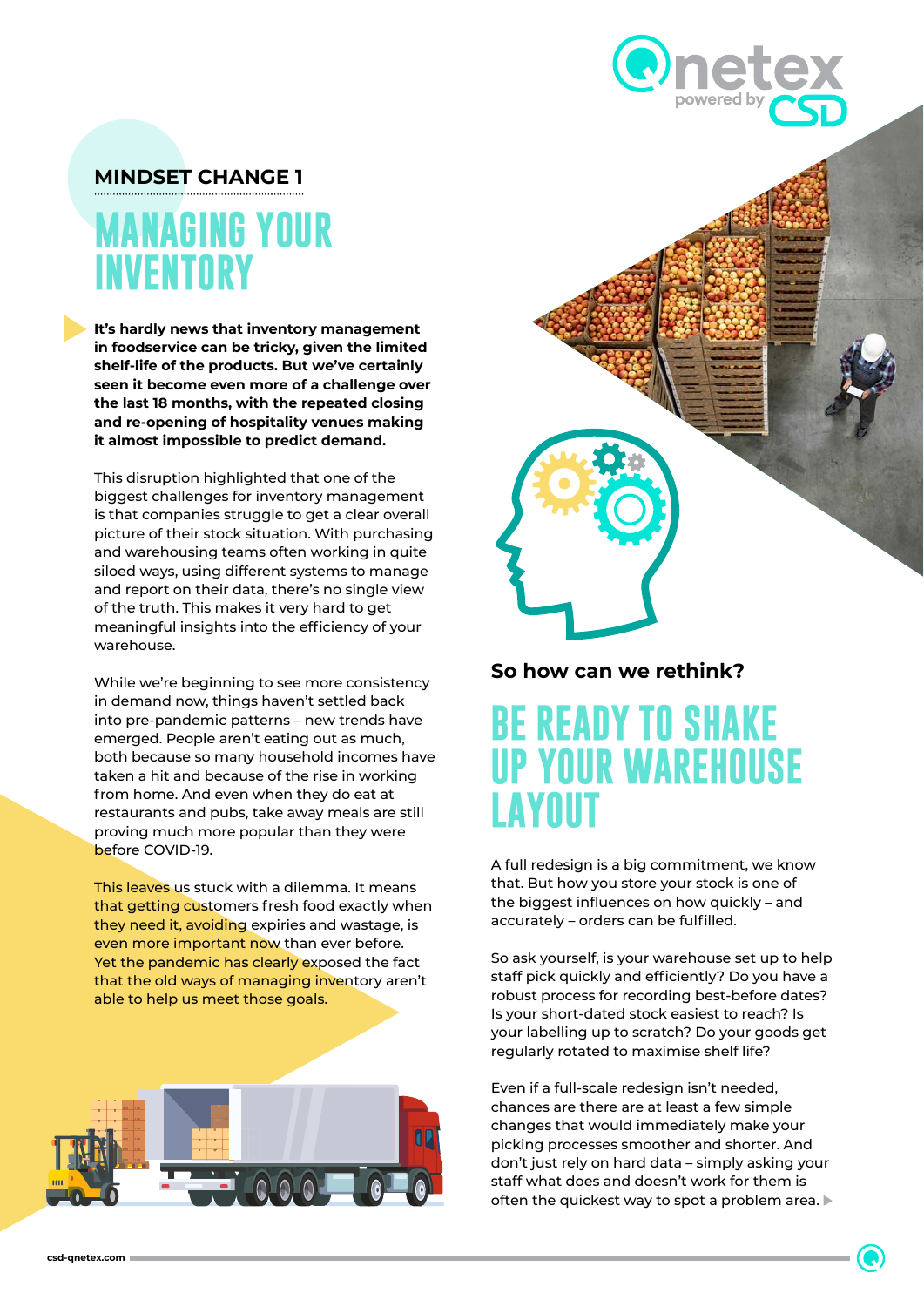



### **DON'T LET SLACK SUPPLIERS SLIP THROUGH THE NET**

It's easy to just rely on the same people you've always used, especially in a time of huge unpredictability when you're forced into survival mode. But the reality is that, no matter how good your own processes are, you can only ever be as efficient as your weakest supplier. So as we move into calmer waters, now's the time to ask yourself if each of your current suppliers are making the grade.

If some of them aren't, it doesn't necessarily mean you have to change suppliers – relationships are important and take time to build, and the ones you have shouldn't be casually thrown away. But don't shy away from addressing problems and holding your suppliers to high standards. And if it becomes clear that they can't give you what you need, don't be afraid to move on.

This is also a good opportunity to tighten up how you manage your supplier data on a regular basis. After this more rigorous review, you'll still need to go on monitoring and evaluating the relationships – keeping an eye out for things like suppliers changing the cost of their goods or putting their shipping charges up. Make sure there are both people and processes in place to oversee and respond to this kind of information.

#### **MINDSET CHANGE 2**

### **AUTOMATING YOUR PROCESSES**

In recent years we've seen the use of artificial intelligence in technology advance exponentially, and the pandemic has only further accelerated the pace of change. So the glaring efficiency gap between processes that are automated and processes that are handled manually is increasingly hard to ignore. And as many businesses have struggled financially in recent times, a closer look at spending has only highlighted how little companies can afford to waste money and staff time on laborious yet simple tasks.

Yet even as we move on from the worst of this crisis, it's going to take time for the economy to recover and budgets will continue to be tight for many in our sector. Things may even get worse before they get better, as lots of the support offered to businesses throughout the lockdowns – like no-interest business loans, furlough pay, and rates relief – won't be available going forward.

So it's more vital than ever to make every penny count. However, the pandemic has really brought home the truth of the classic adage time is money, and it's clear that manuallyadministered processes just won't cut it anymore.

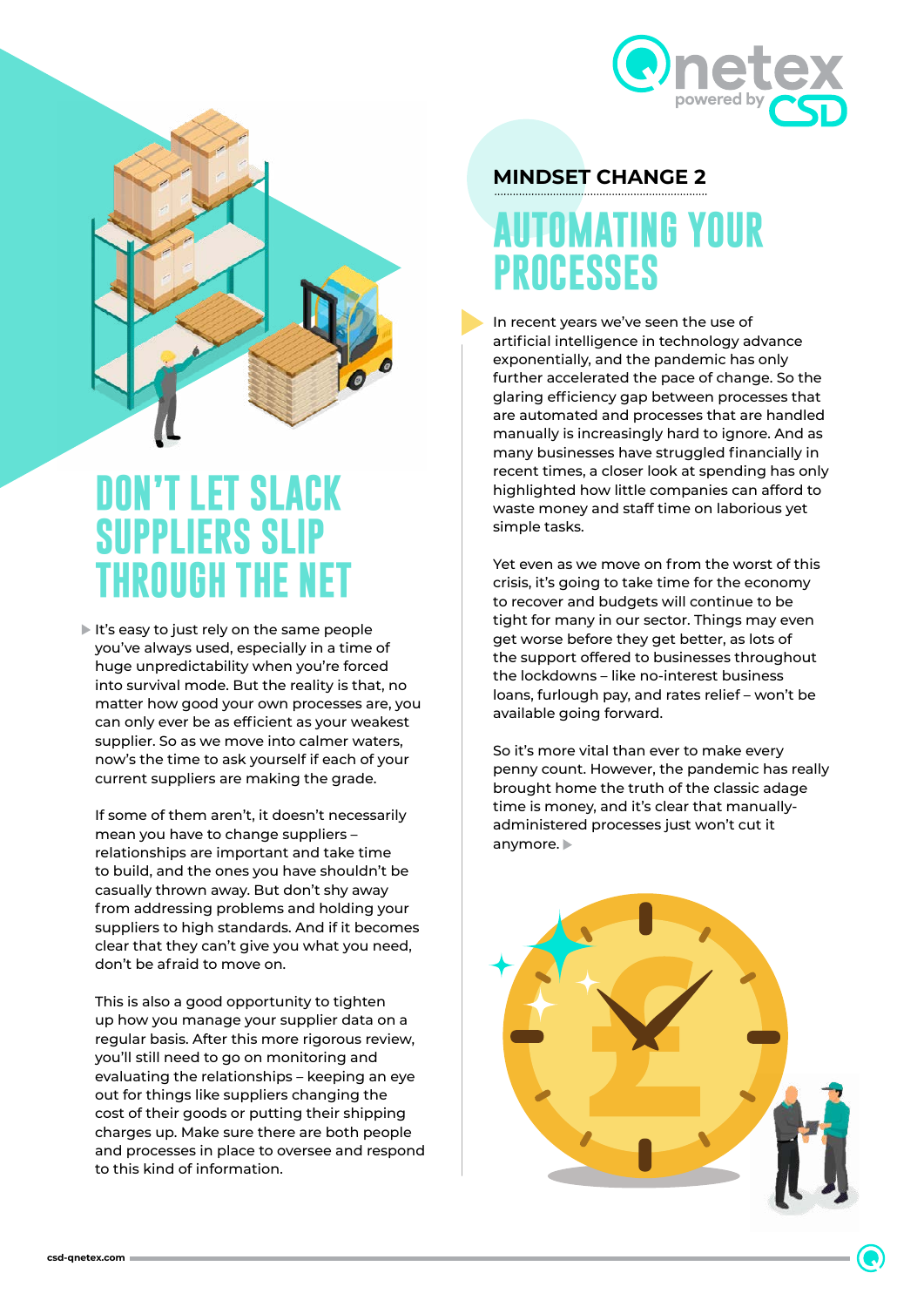



#### **So how can we rethink?**

## **GET TO THE ROOT OF THE PROBLEM**

There's no getting around the fact that, ultimately, automation itself requires technological support. But it's also true that automating a process is about making it more efficient – and there are ways to achieve that even without technology.

So ask yourself, which of your processes are currently taking the most time or causing the most problems? Do the issues lie in the processes themselves, e.g. some of the component parts are overcomplicated or outdated? Or is it to do with people, e.g. not understanding the process, or a lack of the skills needed to administer it? Do your processes include all the relevant stakeholders? Or, on the other hand, are they slowed down by the inclusion of too many?

Before you even begin to think about automating a process, be sure it's already as up-to-date and streamlined as possible.

#### **Go back and explore your existing tools**

When you do eventually make the move from manual to automated processes – and it's inescapable if you want to stay competitive – there's still not necessarily a need to invest in new technology. Often the systems you already have are capable of more than what you're currently using them for. But how often do you check for updates, or go back and ask your provider about specific functionality?

For example, if you're looking to automate how you deal with customer queries, your software might actually have workflow functionality – but you just haven't activated it. Or if you want to take a load off your transport team you might find that a route-planning plug-in can easily be incorporated into your ePod system.

Even if you do decide you need some new technology, that doesn't mean you have to change all of your systems. Lots of automation tools, whether they're customer-facing or only for internal use, can be bought as add-ons or standalone solutions.

The key thing is to make sure that you're getting the most out of whatever systems you use – so take as much time exploring and understanding your current ones as you would investigating anything new.



#### **MINDSET CHANGE 3**

# **NECTING YOUR TEAMS**

It's no surprise that over the last 18 months foodservice businesses have found breakdowns in communication to be one of their biggest challenges.

Working at a distance has only highlighted the fact that individual teams often have very different attitudes and processes, measure and record quite different data, and use completely separate systems. This not only makes it hard (and slow) to share and store information on a day-to-day basis, it also makes it almost impossible to make smart strategic decisions,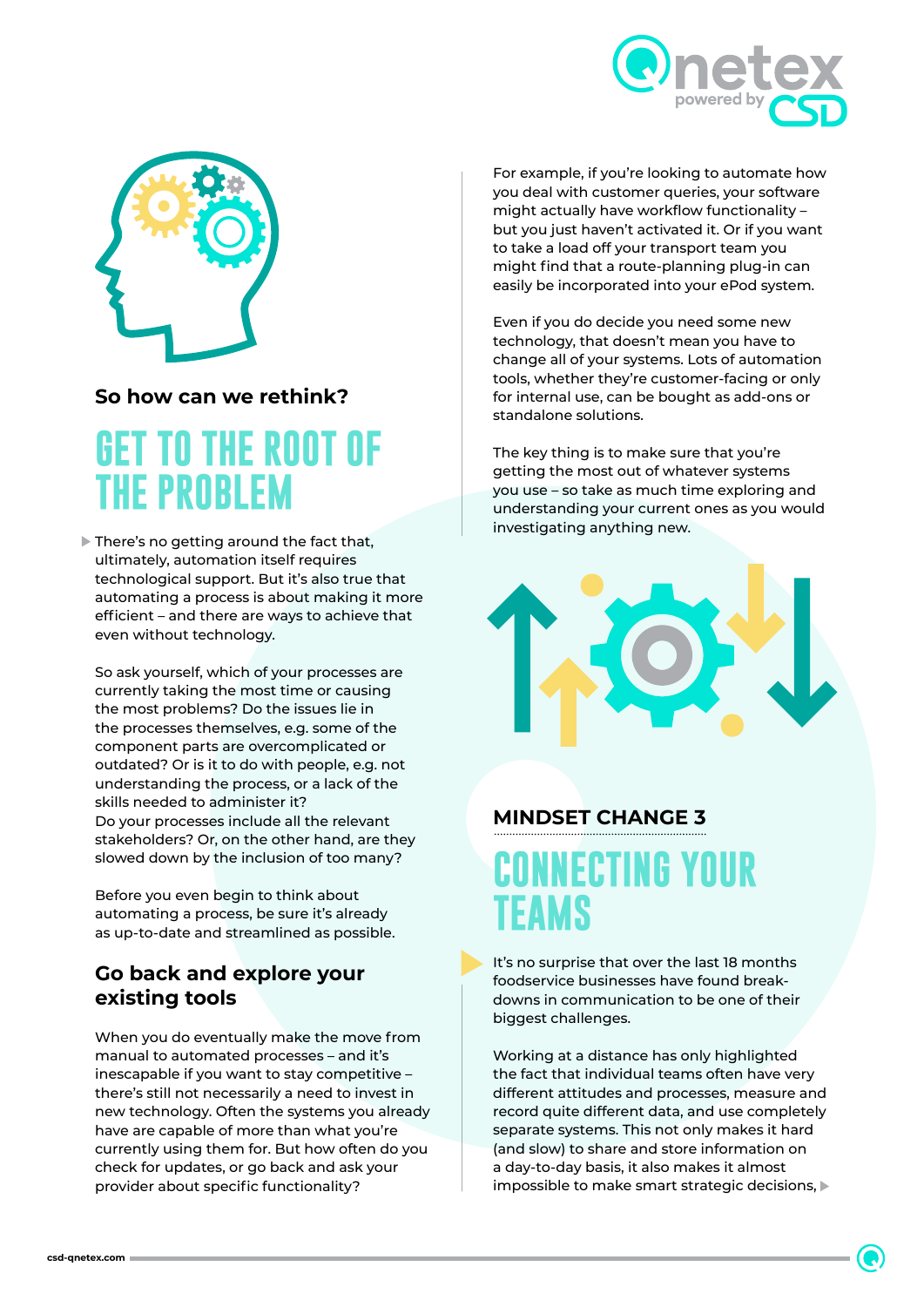

as you can't easily see the big picture of what's going on in the company.

On a more human level, social distancing and remote working have taught us how easy it is to misread people, and Zoom calls interrupted by children and pets have changed how we understand and relate to our colleagues. The reality is that lockdowns have forever changed the way we communicate, both personally and professionally. Which means our working practices are going to have to keep up.



#### **So how can we rethink?**

## **DON'T LET HIERARCHY HOLD YOU BACK**

For many people, the everyday heroes of lockdown have been the shelf-stackers, the warehouse pickers, the delivery drivers – the previously-overlooked people who've suddenly become the key to getting hold of life's necessities (and its distractions!) The value and importance of these roles has suddenly been brought home in a very tangible way.

So let's make the most of this newfound appreciation and use it as an opportunity to change the way decisions are made in our organisations, aiming to move away from the top-down approach that so many longstanding businesses have found it hard to break free of.

Ask your teams – and not just your managers, but the people actually carrying out the details of your processes every day – what their frustrations are. Find out where they see hold-ups happening, any negative patterns

they've noticed, and which areas of their job they find most difficult and why. Then listen to their ideas and suggestions for improvements. There's no better way to truly understand what's going on in your business, and to spot both problems and opportunities, than to talk with the people right at the coalface.

Not only will this give you great insight into key processes that need to change, it will also help you be ready to give people the support and training they need to manage those changes.

#### **Get everyone singing from the same hymn sheet**

Given who we are and what we do, it's not surprising that we think that the best way to improve communication and bring teams together is to have a system that lets you manage and see every aspect of the business in one place. But even if you don't have that technology, you can still cultivate that mindset.

Take a step back and ask yourself how you manage data across the company – and we mean everything from how prices are calculated and stock valuations are done to how customer complaints or issues are logged.

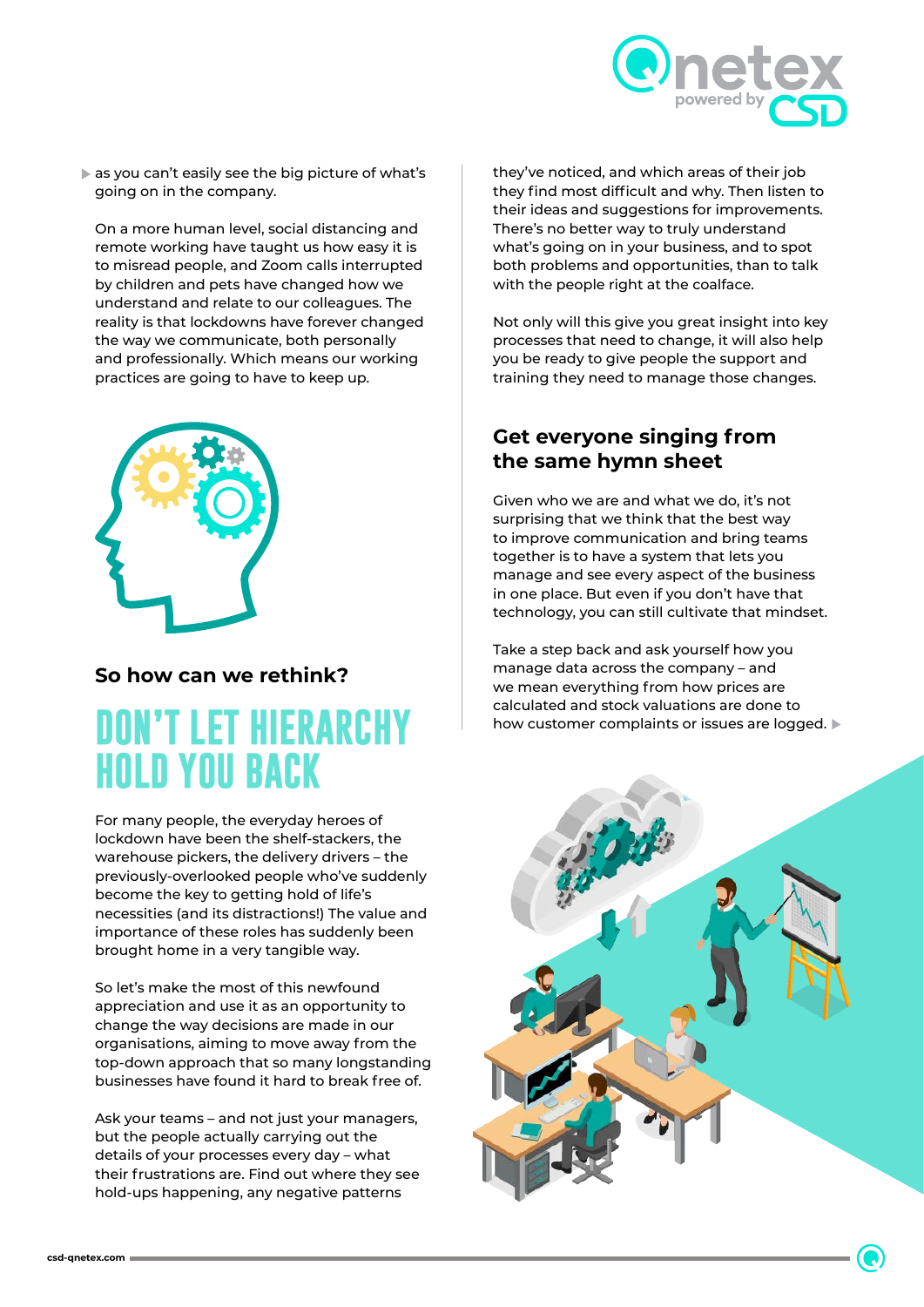

Are there clear quidelines for each area, set and monitored by one person or group – or is every team allowed to decide for themselves how they keep track of those things? Even the simplest thing, like having templates for spreadsheets, can help line up people's approach to data and make it easier to share and collate information across departments. Also consider how visible those different sources of information are – can the relevant people see and contribute to them? Have you considered how you share data not just across teams but across distribution centres, if you have more than one?

There's no one right way to collect and record data, and of course you need to be careful to understand why certain teams might do things differently or prefer one approach over another. But it's worth the effort to bring consistency and clarity to the business as a whole, or else you'll find yourself making decisions based on the wrong information – or simply struggling to make decisions at all.

#### **MINDSET CHANGE 4**

## **PRIORITISING YOUR CUSTOMERS**

The success of your business is almost entirely dependent on how happy your customers are. If people like what you're doing, they'll give you money – if they don't, they won't. So it's no surprise that offering great customer service has always been a priority for the



businesses we support. Yet it's also always been a challenge. And the most common issue we hear about is a lack of visibility to measure the customer experience. With data being so spread out, it's hard for companies to build up a clear picture of their customers' behaviour and keep track of their interactions, meaning that relationships are often weak and they struggle to hold on to those customers.

Now during the pandemic people were (generally) more understanding of poor communication, problems, and delays – after all, we were all thrown so unexpectedly into the same boat. But as we emerge from the height of the storm, we're seeing that increased patience begin to wane. The issues we're all encountering aren't exactly 'unprecedented' anymore and there's a feeling that service



should really be back to normal. And alongside that increase in expectations is an unusually high openness to change – because the pandemic caused so much disruption to the status quo, people have been prompted to explore their options rather than just stick with what they know.

So foodservice businesses find themselves in a position where poor customer service is in even greater danger than usual of losing them vital business – yet at the same time they're now all too aware of how their current systems are failing to keep customers happy.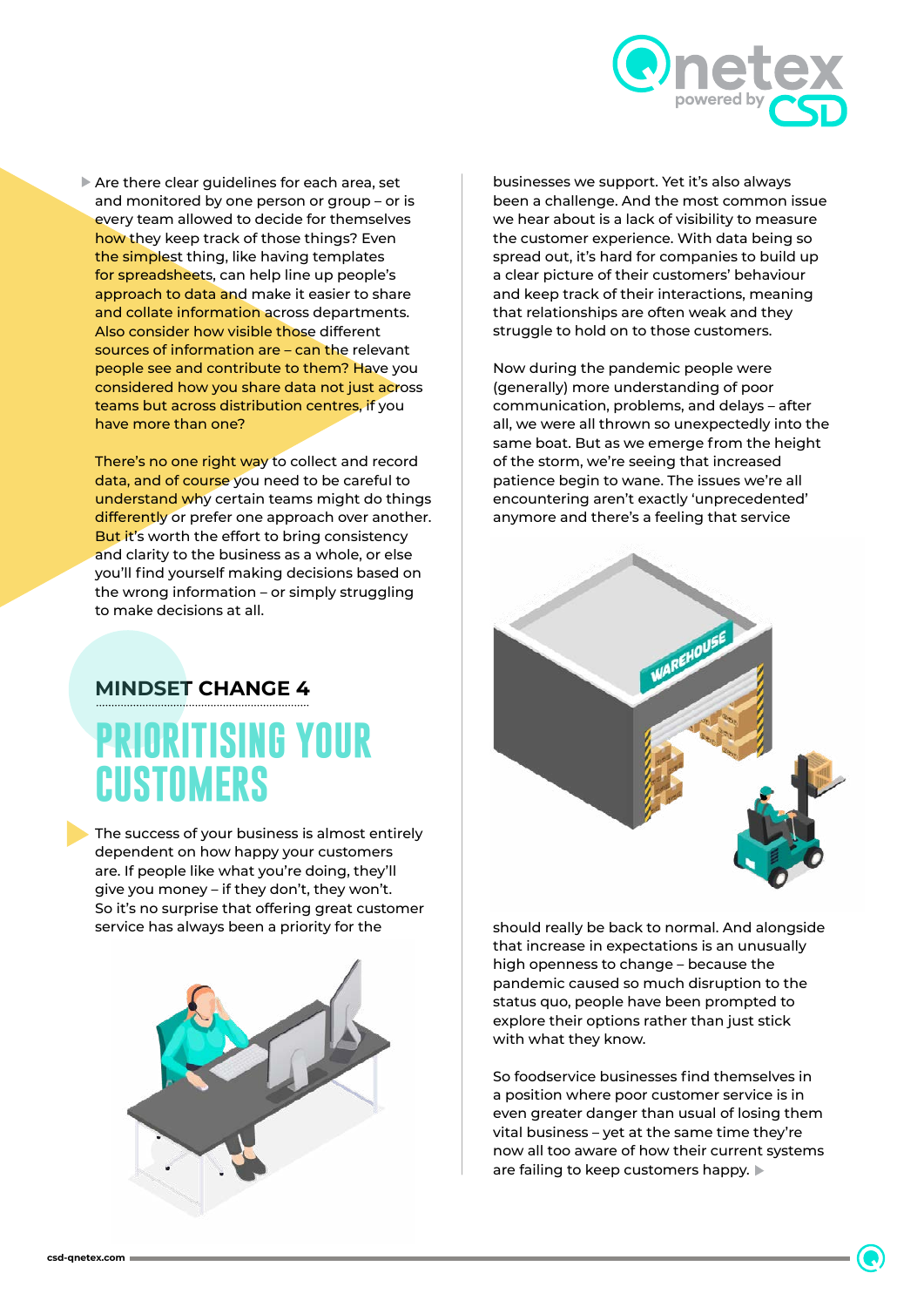



#### **So how can we rethink?**

### **LOOK AT THE JOURNEY YOUR CUSTOMERS ARE ON AS A WHOLE**

Most of your customers will have more than one touchpoint with your organisation – many of which will be managed by different people, if not different teams. So it's easy to lose sight of the bigger picture. But you need to bridge the gaps between different information silos to build a more holistic view of each of your customers, and make sure that all departments are able to access that data.

So think about every stage of a person's journey with you. What's their experience of your website or app? If they get either mass or personal emails from you, how often and what do they say? Have they used live chat or spoken on the phone to one of the team? Are they engaging with you on social media? Which of your staff are they interacting with in person – buyers, customer service agents, delivery drivers, warehouse coordinators?

In some cases it might be that seeing the bigger picture saves your team time, by saving them from viewing a single issue as more significant than it needs to be. In other cases it could turn out that a customer's negative experience in one area – which you'd been viewing as an isolated issue and therefore not considered to be a make-or-break – was only the tip of the iceberg, and they were actually much closer to leaving than you'd realised.

#### **Be ready to follow where the data leads**

Because so many of our communications are digital these days, often collecting data on those interactions is built into the platforms they take place on. We're increasingly accustomed to counting social media likes, keeping an eye on Google analytics, and logging problem-resolution times. But have we become more focused on collecting data than using it?

Making sense of the mass of numbers at our fingertips is vital. For example, you might have lots of followers on social media – but are those people actually buying from you? Or if you're getting a high bounce rate on your website, are the reasons generally negative (e.g. because people are immediately unimpressed by what they see and so leave without exploring further) or positive (e.g. people tend to visit your website with a particular goal in mind,